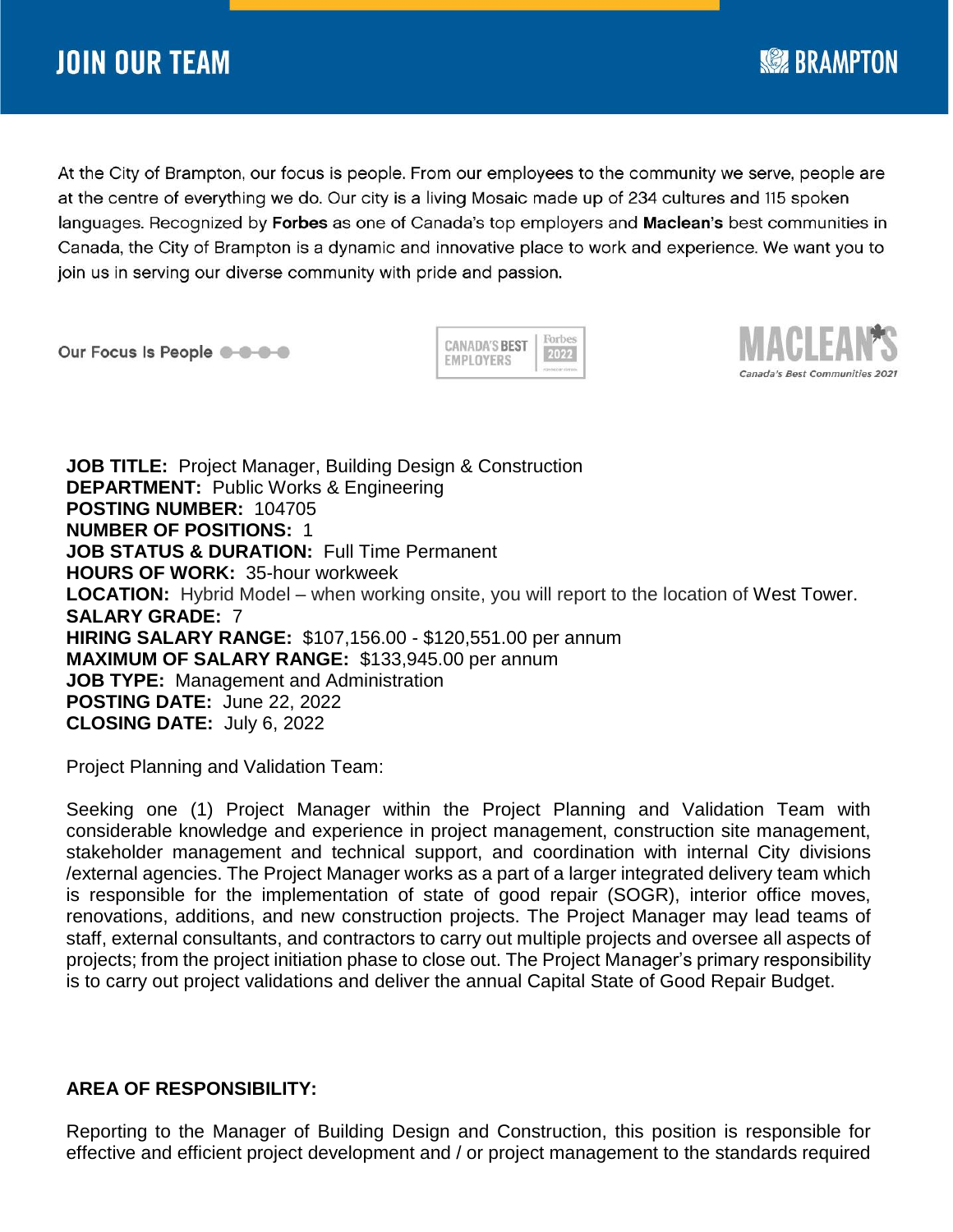by legislation and the City. The projects include construction of new facilities, state of good repair projects, interior office space alterations and renovations and additions.

- 1. Project Development. Responsible for the development of the projects and work orders from start to finish. This includes developing projects for funding approval, site visits and inspections, defining the project scope and required activities. Must have solid understanding of architecture, construction planning, and engineering to develop hard and soft cost budget estimates. Identify all risks associated with the project and assign contingencies to manage the risks. Understand all implications and establish priorities and recommendations in the context of the City's multiyear capital plans, the Corporate strategic plan, the funding requirements and funding limitations.
- 2. Project Management. Responsible for all aspects of leading the project from start to finish. Provide expertise and technical/professional knowledge to advise other professionals in the delivery of project services to clients. Prepare and evaluate procurement documents and consultant proposals and make recommendations for Council approval. Work collaboratively with other departments, committees and various advisory groups. Plan, schedule and coordinate all activities related to successfully implementing state of good repair, interior office moves, renovations, additions and the construction of new facilities. Provide advice, guidance and technical assistance for all projects. Coordinate the design and development of project drawings and specifications. Make recommendations in accordance with legislation and Corporate Standards. Ensure a positive working relationship with clients, area municipalities and other Government bodies to ensure a coordinated construction. This oversight during the conceptual design continues through the tender phase, as well as construction and commissioning phases. Prepare project contracts and use expertise to read and interpret drawings and specifications**.** Apply technical knowledge to all site plan approvals, building/fire codes and accessibility guidelines and construction techniques. Develops a risk management and action plan, monitor risks, take the appropriate action proactively to minimize potential negative impact of the risks on the project, and report on risk responses. Administration duties include creating the capital project synopsis summaries, project charter, project schedules and governance.
- 3. Project human resource leadership. Manage project teams including staff, external consultants and contractors to effectively implement new construction and renovations. Identify tasks and assign responsibilities. Have overall responsibility for schedules and project budget, track progress, provide day-to-day guidance for decision-making, inspect and supervise work. Provide all aspect of supervisory responsibilities including labour relations and mentoring to staff. Ensure the effective and efficient resolution of issues.
- 4. Financial accountability. Establish preliminary and final budgets for projects. Ensure budget control is in place and monitor expenditures during all phases. Coordinate the procurement process with Purchasing, Legal and project stakeholders. Ensure project delivery within the agreed budget and schedule. Analyze the impact of project deferrals, cost overruns, delays and informs client groups. Recommend measures to ensure the project requirements are addressed accordingly.
- 5. Reporting. Effectively coordinate all documentation, including all correspondence from architects, engineers, building inspectors, contractors and sub-contractors. Prepare detailed and timely status and progress reports on projects, attend meetings to present reports as required, i.e. Council, Committee meetings, various advisory and steering committees meetings. Create and implement a communication strategy for all projects to keep stakeholders informed. Attend public meetings to make presentations and respond to queries about construction projects. Ensure all closeout documents are acceptable. Establish and maintain project information to support management information systems (e.g. cost control sheet, quantity survey data etc.)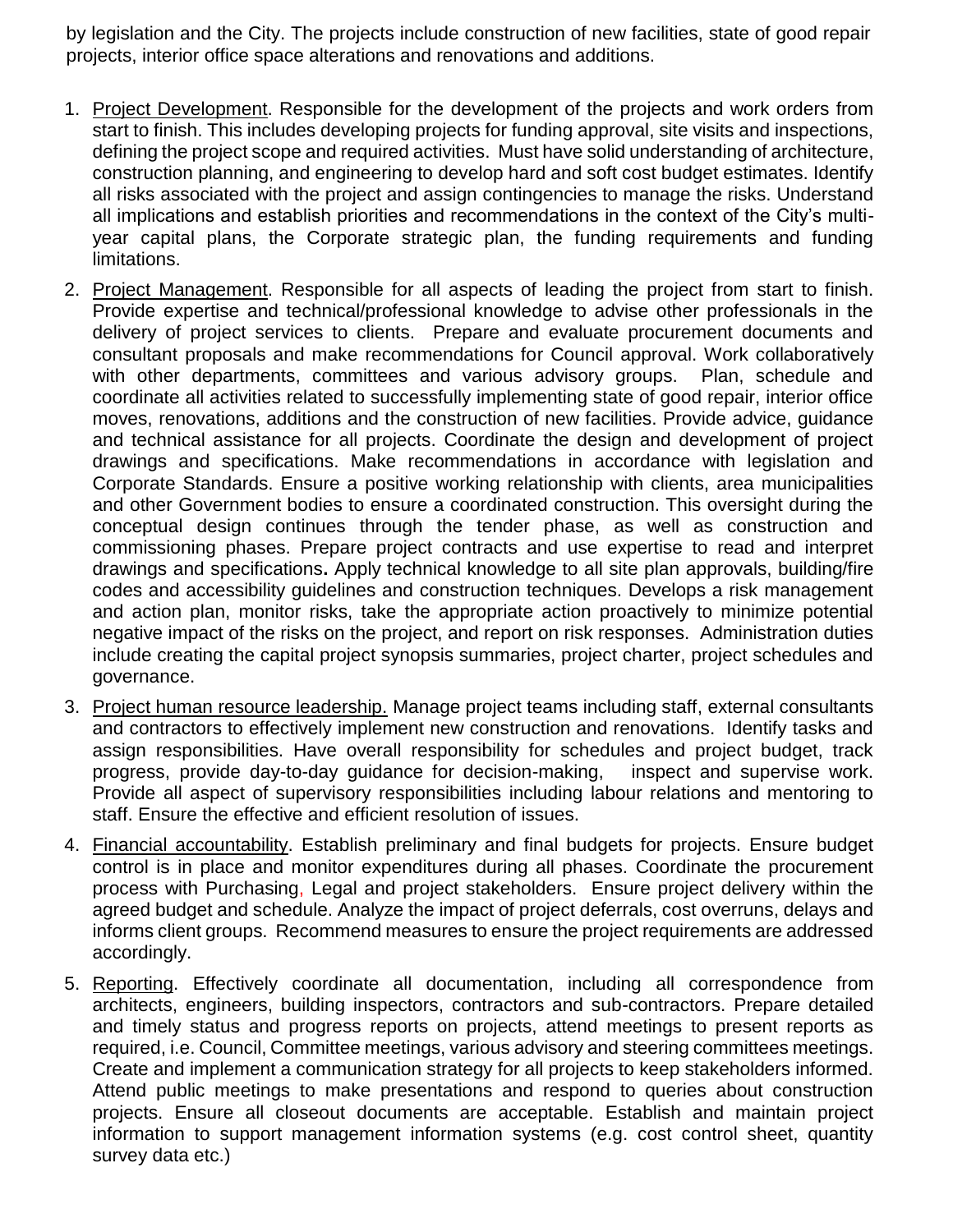6. Advises and recommends. Use own personal expertise and technical/professional knowledge to compose or interpret technical reports, provide recommendations and direction to other professionals in the delivery of project services to clients. Evaluate tender documents, engineering reports and consultant proposals and makes recommendations for Council approval. Work collaboratively with other departments, committees and various advisory groups. Provide advice, guidance and technical assistance for all construction and renovation projects throughout the organization. Ensure a positive working relationship with clients, area municipalities and other Government bodies to ensure coordinated construction.

## **SELECTION CRITERIA:**

### **EDUCATION:**

 University degree in Engineering (Electrical) or an equivalent combination of education and experience in the application of the principles and practices of facility operations and construction.

### **REQUIRED EXPERIENCE:**

- Over 5 years of progressive project development and/or implementation experience, in state of good repair, renovation and multi-phased major building projects, preferably in the public sector
- Strong administrative and budgetary skills involving building capital programs and operating budgets
- Over 5 years' experience managing professional staff, consultants, construction firms and general contractors and leading project teams
- Municipal experience including as a consultant to a municipality is preferred.

### **OTHER SKILLS AND ASSETS:**

- Professional designation or eligible to obtain P.Eng. Designation, PMP or membership in Project Management Institute (PMI) preferred.
- Knowledge and application of project management methodology, construction techniques and materials
- Demonstrated knowledge of applicable codes and government legislation including (but not limited to) the Occupational Health and Safety Act and its Regulations, the Construction Lien Act, The National Fire Code, Ontario Building Code, Construction Standards Association, etc.
- Exceptional communication skills both written and oral (English)
- Computer proficiency with MS Office Suite (Word, Excel, PowerPoint) project software and AutoCAD
- A valid Ontario Driver's License Class "G" and the use of a personal vehicle for site
- Must be able to wear personal protective equipment

*\*\*Various tests and/or exams may be administered as part of the selection criteria.*

#### **Alternate formats will be provided upon request.**

**Interview:** Our recruitment process will be completed with video conference technology.

As part of the corporation's Modernizing Job Evaluation project, this position will undergo an evaluation which may result in a change to the rate of compensation. Any changes affecting this position will be communicated as information becomes available.